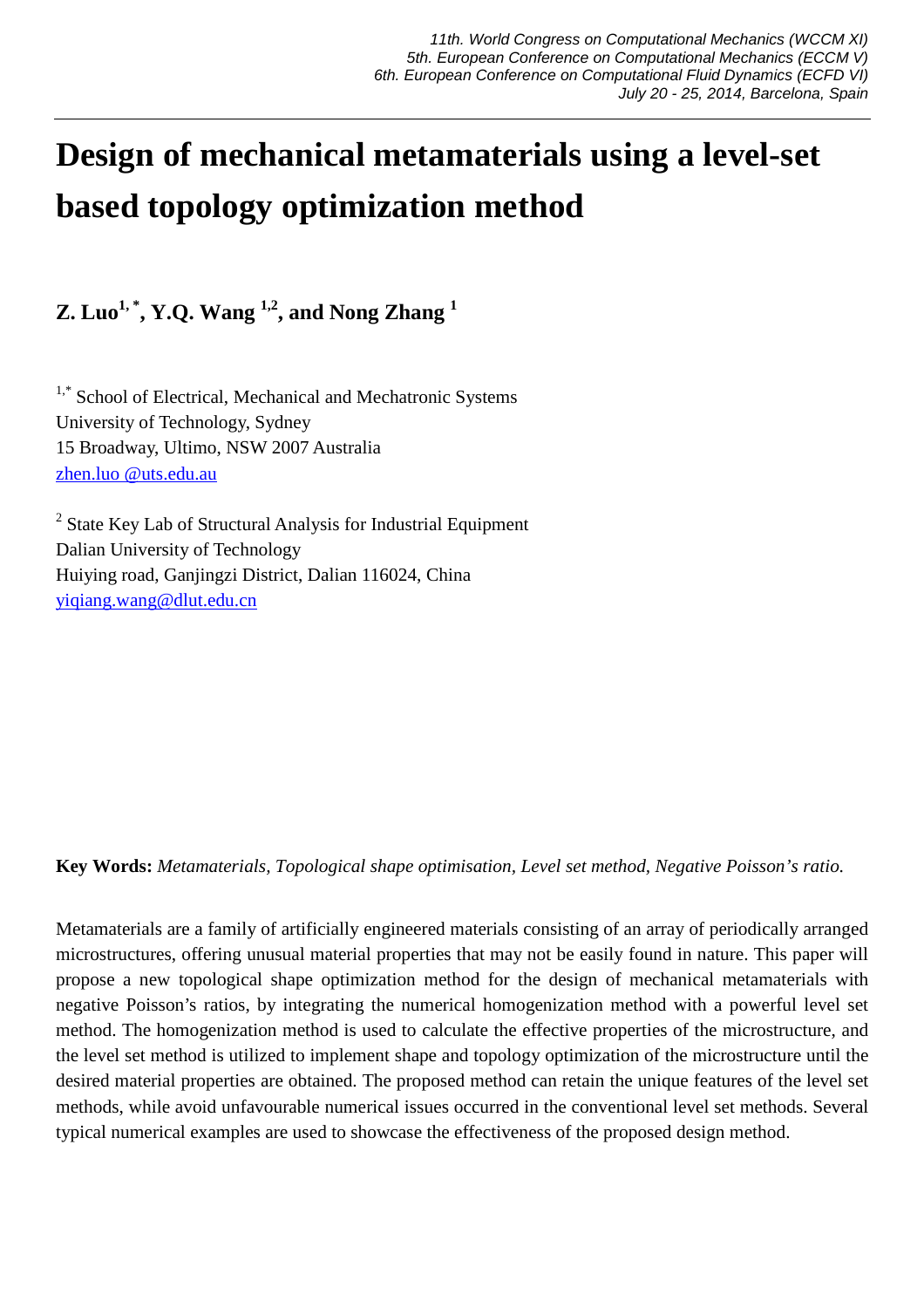## **1. Introduction**

Metamaterials (Smith et al., 2004) are artificial materials engineered to have unconventional effective properties that cannot be easily obtained in nature. They are usually characterized by assemblies of a number of periodic microstructures fashioned with conventional materials, such as metals or plastics. Thus the layout of the microstructure has a great impact on the properties of metamaterials. In general, metamaterials gain extraordinary properties from their microstructures rather than from their material composition. Due to the exotic properties, metamaterials are experiencing popularity in a number of new and emerging areas. Over the past two decades, several types of metamaterials have been developed for a diverse of applications in science and engineering. However, this paper is focused on the design of a family of elastic metamaterials with negative Poisson's ratios (Lakes 1987; Milton 1992), also known as auxetic metamaterials.

The Poisson's ratio of a solid is defined as the ratio of transverse contraction strain to longitudinal stretching strain under uniaxial tension. It is a fundamental metric to measure the performance of elastic materials and facilitates the contemporary understanding of the mechanical properties of modern materials (Greaves at al., 2011). Although the classic theory of elasticity allows the Poisson's ratio to be negative, most conventional materials in nature possess positive values. In contrast to materials with positive Poisson's ratios, negative Poisson's ratio materials exhibit counter-intuitive properties: expanding laterally when stretched and contracting laterally when compressed. Since the work (Lakes 1987), the auxetic metamaterials have attracted increasing attention, due to their potential in a range of applications. However, the systematic design approaches are still in demand for creating novel auxetic metamaterials.

In the past two decades, topology optimization has been expanding as a powerful computational design tool for a broad range of structures and materials (Bensøe and Sigmund 2003). Essentially, topology optimization is a numerical iterative process that distributes a given amount of material inside a fixed design domain to seek the best material layout, such that the objective function is optimized subject to a set of constraints. So far, there have been several methods developed for topology optimization of structures, e.g., the homogenization method, the evolutionary structural optimization method, the element density SIMP method, the nodal density SIMP approach, and the level set based method (LSM). Amongst a number of applications of topology optimization, one of the most promising applications is the optimal design of micro-structured materials (Sigmund and Torquato 1996; Sigmund 1994, 2000; Guest and Prevost 2006).

The LSM (Sethian 1999; Osher and Fedkiw 2002) has recently emerged as a new method for shape and topology optimization of structures. After the pioneer's work of Sethian and Wiegmann (2000), several LSM-based topology optimization methods (Allaire et al., 2004; Wang et al., 2003) have been developed within the context of standard level set method (Osher and Sethian 1988; Sethian 1999). One of the major concepts behind these LSMs is to represent the design boundary of a structure implicitly as the zero level set of a higher dimensional level set function (LSF). Then, the motion of the design boundary is mathematically described as a Hamilton-Jacobi partial differential equation (H-J PDE) (Osher and Sethian 1988), in which the normal velocity field to enable the evolution of the design boundary is often obtained using the shape derivative method (Choi and Kim 2005).

More recently, several alternative LSMs (e.g., Belytschko et al., 2003; Haber 2004; Luo et al., 2008; Luo et al., 2009) have been developed for topological shape optimization of structures, to avoid the above numerical issues in the conventional LSMs. In particular, Luo et al. (2007, 2008) have proposed a parametric level set method (PLSM) for topological shape optimization of continuum structures. In this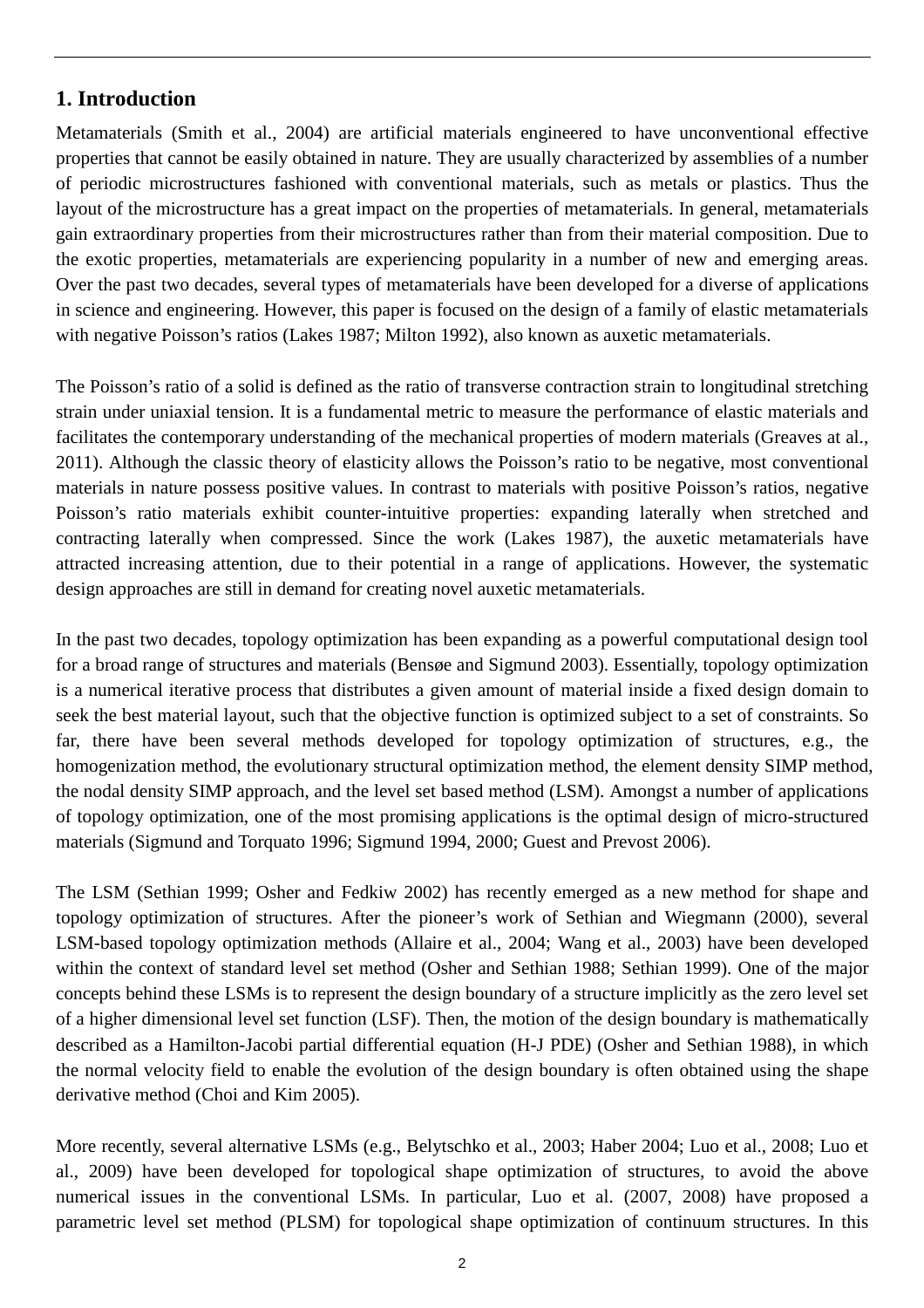method, the compactly supported radial basis function (CS-RBF) (Wendland 2005) was utilized to achieve the interpolation of the implicit LSF, and then the design boundary was advanced by iteratively updating a set of unknown expansion coefficients of the interpolant. The PLSM has shown its ability as a powerful topological shape optimization method for structures (Luo et al., 2007, 2008), which can remain the favorable while avoid unfavorable numerical issues of the conventional LSMs. Particularly, many well-established optimization algorithms, including the optimality criteria (OC) (Luo et al., 2007) and mathematical programming methods (Haber 2004; Luo et al., 2008) an be directly applied.

This paper will develop a new systematic design method for auxetic metamaterials by using a level set-based topological shape optimization approach. Here, the numerical homogenization method is used to predict the material effective properties, while the PLSM is employed to optimize the shape and topology of the unit cell. The proposed method is a general methodology, which can be applied to the design of not only auxetic metamaterials, but also other metamaterials. Although the PLSM has been applied to the design of structures, this paper is the first time to extend the PLSM to the design of periodic metamaterials. Several numerical examples will be presented to demonstrate the effectiveness of the proposed method.

## **2. Level set-based parametric method**

As mentioned above, in the level set-based topological shape optimization methods, the first element is to implicitly represent the design boundary of a structure by the zero level set of a higher dimensional LSF with Lipschitz continuity (Osher and Sethian 1988). For instance, Figure 1 shows the representation of a two-dimensional boundary with a three-dimensional level set surface, where  $\varphi$  is used to denote different parts of the reference domain, as follows:

$$
\begin{cases}\n\varphi(\mathbf{x}) > 0 & \forall \mathbf{x} \in \Omega \setminus \Gamma \quad \text{(solid region)} \\
\varphi(\mathbf{x}) = 0 & \forall \mathbf{x} \in \Gamma \quad \text{(design boundary)} \\
\varphi(\mathbf{x}) < 0 & \forall \mathbf{x} \in D \setminus (\Omega \cup \Gamma) \quad \text{(void region)}\n\end{cases}
$$
\n(1)

where *D* is the reference domain containing all admissible shapes of  $\Omega$ , i.e.  $(\Omega \subset D)$ , and  $\Omega$  is the solid region.  $\Gamma$  is the design boundary located at the zero level-set.



Fig. 1. (a) Three-dimensional LSF; and (b) Design domain with the zero level set.

In LSMs, the second element is to mathematically represent the motion of the design boundary, which is a first-order H-J PDE (Sethian 1999; Osher and Fedkiw 2002):

$$
\frac{\partial \varphi(\mathbf{x},t)}{\partial t} + \mathbf{v} \cdot \nabla \varphi(\mathbf{x},t) = 0
$$
 (2)

Where **v**=dx/dt is the velocity field at the design boundary. The velocity field **v** actually includes two components: normal velocity field and tangent velocity field. However, since the only normal velocity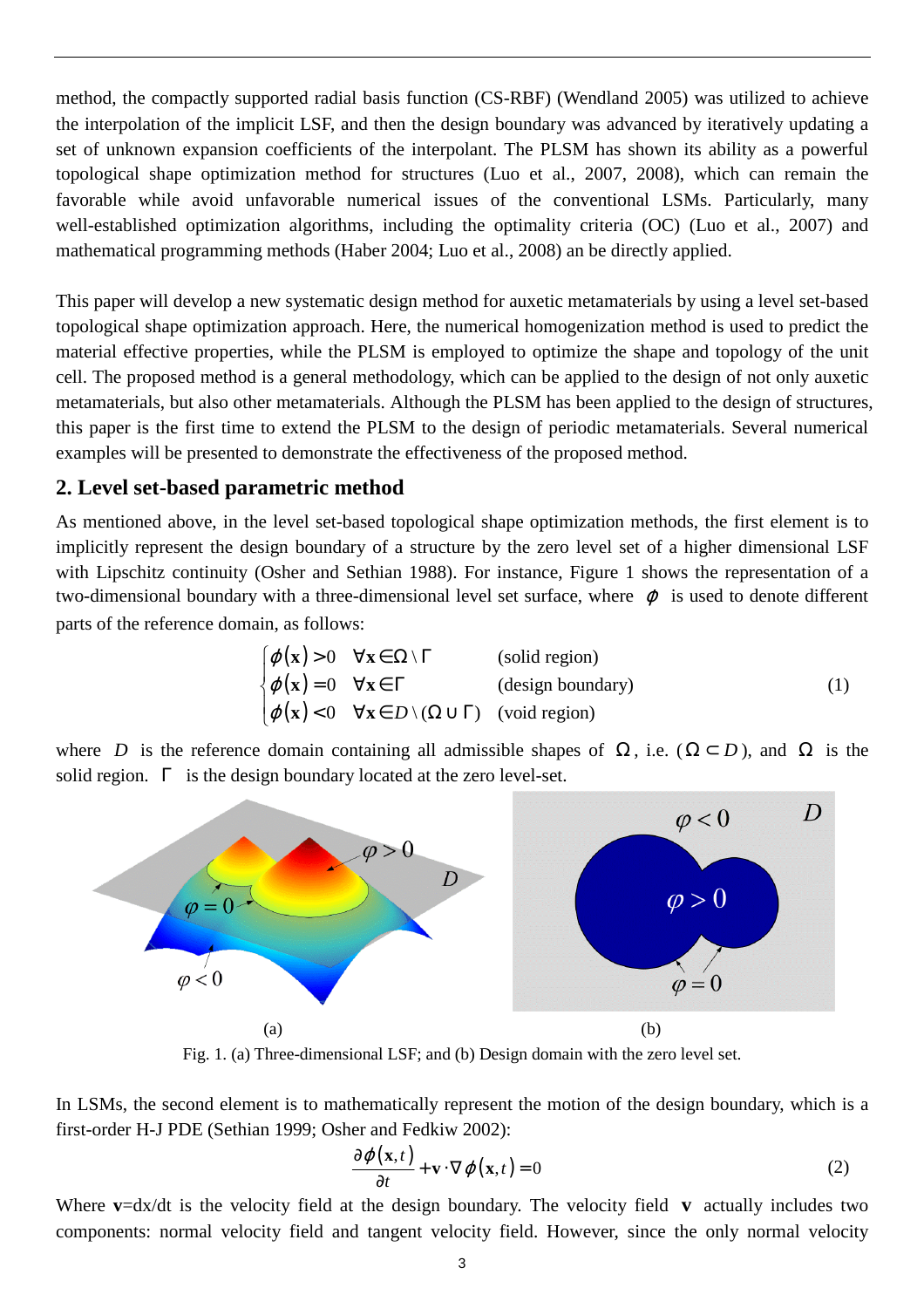component  $v_n$  contributes to the shape evolution of the design boundary (Wang et al., 2003; Allaire et al., 2004), the above H-J PDE can be rewritten as

$$
\frac{\partial \varphi(\mathbf{x},t)}{\partial t} - v_n |\nabla \varphi(\mathbf{x},t)| = 0, \text{ where } v_n = \mathbf{v} \cdot \mathbf{n} = \left(\frac{d\mathbf{x}}{dt}\right) \cdot \left(-\frac{\nabla \varphi}{|\nabla \varphi|}\right)
$$
(3)

Hence, moving the boundary  $\Gamma$  of a structure is equivalent to propagating the LSF  $\varphi$  by numerically finding the steady-state solution of the H-J PDE.

In the PLSM, the LSF is determined by the interpolation of the CS-RBFs (Wendland 2005) at a set of knots fixed in the design domain, as expressed in a summation form by

$$
\varphi(\mathbf{x},t) = \omega_i(\mathbf{x})\alpha_i(t) \quad (i = 1,2,...,N)
$$
\n(4)

where *N* is the total number of the knots in the design domain,  $\alpha_i$  is the expansion coefficients for the *i*th knot, and  $w(x)$  is the CS-RBF of the *i*th knot evaluated at the computational point **x**, which are

$$
\omega_i(\mathbf{x}) = (1 - r_i(\mathbf{x}))_+^4 \left(4r_i(\mathbf{x}) + 1\right) \quad (i = 1, 2, \dots, N)
$$
\n<sup>(5)</sup>

Thus, the decoupling of the time and space terms of the H-J PDE, when the expansion coefficient  $\alpha_i$  is time-dependent:

$$
\omega_i(\mathbf{x})\dot{\alpha}_i(t) - v_n |\nabla \omega_i(\mathbf{x})\alpha_i(t)| = 0, \text{ where } \dot{\alpha}(t) = \frac{\mathrm{d}\alpha(t)}{\mathrm{d}t} \text{ and } v_n = \frac{\omega_i(\mathbf{x})\dot{\alpha}_i(t)}{|\nabla \omega_i(\mathbf{x})\alpha_i(t)|}
$$
(6)

## **3. Design of metamaterials by using PLSM**

In the proposed method, the micro-structured material is constructed by repeating a unit cell in all spatial directions, because the design is periodic. The effective material properties are obtained by using the numerical homogenization method. In order to achieve metamaterials with prescribed effective properties, the PLSM is employed to optimize the shape and topology of the unit cell with a given amount of conventional materials. This section will introduce the numerical homogenization method, and then present the mathematical formulation of the optimization problems.

In this study, the material is assumed to consist of periodically-arranged unit cells, as shown in Fig. 3. The topological shape optimization will then be performed within a unique cell *Y* , which is the design domain.



Fig. 3. A schematic illustration of periodic-arranged unit cells.

In the framework of the LSM, based on the small parameter perturbation of the displacement, the effective elasticity tensor  $D_{ijkl}^{\text{H}}$  is computed by

$$
D_{ijkl}^{\mathrm{H}} = \frac{1}{|Y|} \int_{D} \left( \mathcal{E}_{pq}^{0} - \mathcal{E}_{pq}^{*} \left( \chi^{ij} \right) \right) D_{pqrs} \left( \mathcal{E}_{rs}^{0} - \mathcal{E}_{rs}^{*} \left( \chi^{kl} \right) \right) H \left( \varphi \right) d\Omega \quad (i, j, k, l = 1, 2, ..., d)
$$
 (7)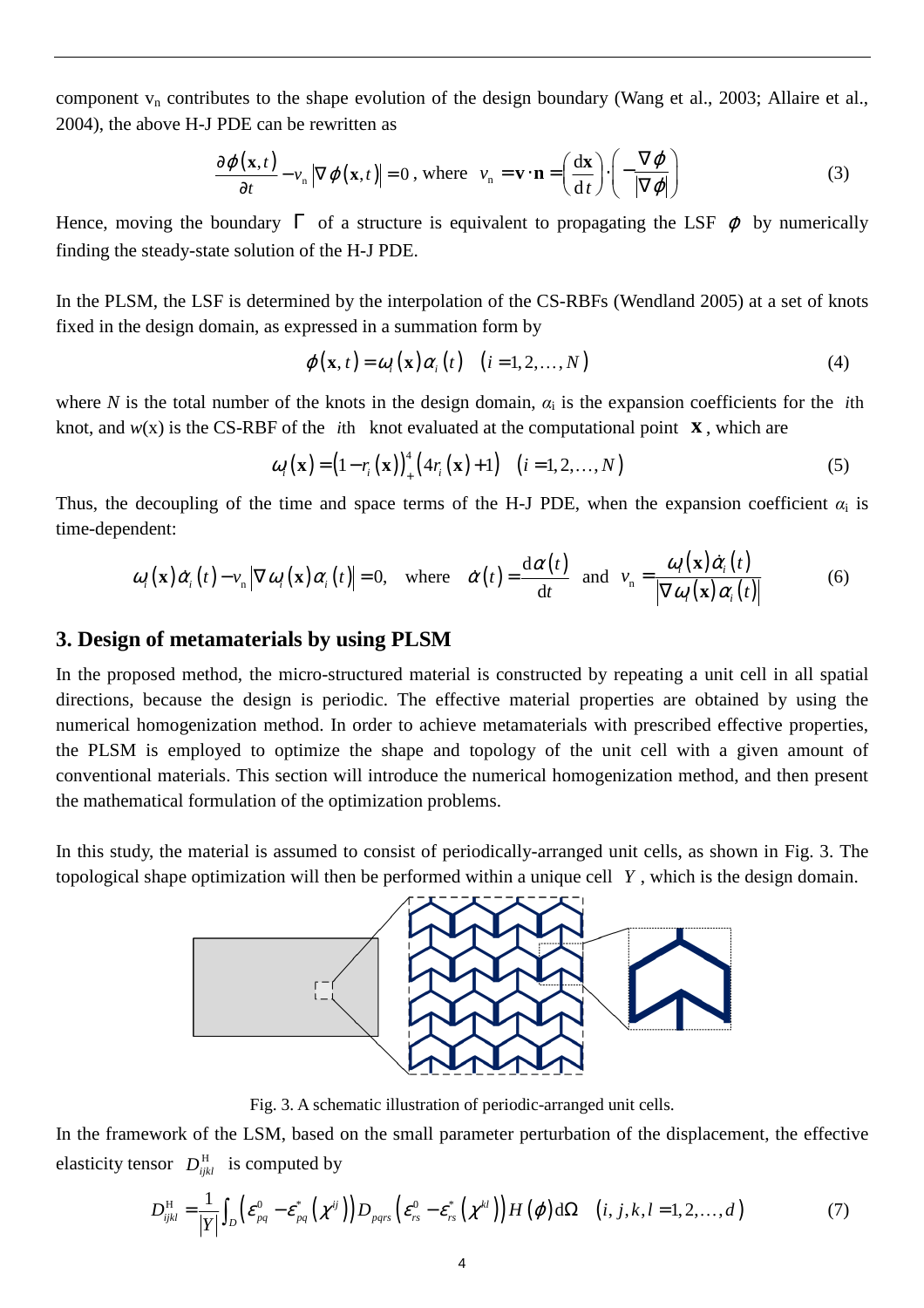where  $D_{pqrs}$  is the elasticity tensor of the solid material that composes the unit cell,  $|Y|$  is the area (volume) of the unit cell,  $H(\bullet)$  is the Heaviside function, d is the spatial dimension,  $\mathcal{E}_{pq}^0$  is the applied unit strain fields, consisting of three components (horizontal, vertical and shear unit strains) in 2D, and  $\,\vec{\epsilon_{_{pq}}}$ is the strain field obtained by solving the equilibrium equation as

$$
\int_{D} \left( \mathcal{E}_{pq}^{0} - \mathcal{E}_{pq}^{*} \left( \chi^{ij} \right) \right) D_{pqrs} \mathcal{E}_{rs}^{*} \left( v^{kl} \right) H \left( \varphi \right) d\Omega = 0 \quad \forall v^{kl} \in \overline{U} \left( Y \right) \tag{8}
$$

where  $\chi^{ij}$  is the displacement field in the unit cell, which is *Y* -period and  $\overline{U}$  is the kinematically admissible displacement space with *Y* -period.

#### **(3.1) Design of metamaterials using PLSM**

In order to generate metamaterials with desired effective properties, typically, the objective function is defined as the minimization of the sum of squared difference between the homogenized property and the desired elasticity tensor. The optimization problem can thus be formulated as follows:

$$
\begin{cases}\n\text{find} & \alpha_i \quad (i = 1, 2, \dots, N) \\
\text{min} & J = \frac{1}{2} \sum_{i,j,k,l=1}^d \eta_{ijkl} \left( D_{ijkl}^{\text{H}} - D_{ijkl}^{\ast} \right)^2 \\
\text{s.t.} & a(\boldsymbol{\chi}, \mathbf{v}, \boldsymbol{\varphi}) = l(\mathbf{v}, \boldsymbol{\varphi}) \quad \forall \mathbf{v} \in \overline{U}(Y) \\
& V = |Y| f_v \\
& \alpha^{\text{L}} \leq \alpha_i \leq \alpha^{\text{U}}\n\end{cases}\n\tag{9}
$$

where  $\eta_{ijkl}$  is the weighting factor associated with corresponding component of elasticity tensor,  $\alpha^L$  and  $\alpha^U$  are the lower and upper bounds of the design variables to guarantee a stable iteration,  $f_v$  is the allowable material volume fraction of the unit cell.

#### **(3.2) Sensitivity analysis**

The "size" optimization problem (10) after the parameterization can be solved by the mathematical programming methods, which requires the first-order derivatives of the objective function and constraints with respect to the design variables (coefficients of the interpolant).

In this paper, the Method of Moving Asymptotes (MMA) (Svanberg 1987) will be employed. MMA has been widely recognized as an efficient optimization algorithm for topology optimization problems. It is easily to get the derivative of  $D_{ijkl}^H$  with respect to  $\alpha_i$ , which can be computed by

$$
\frac{\partial D_{ijkl}^{\mathrm{H}}}{\partial \alpha_m} = \frac{1}{|Y|} \int_D \left( \varepsilon_{pq}^0 - \varepsilon_{pq}^* \left( \chi^{ij} \right) \right) D_{pqrs} \left( \varepsilon_{rs}^0 - \varepsilon_{rs}^* \left( \chi^{kl} \right) \right) \omega_m (\mathbf{x})^{\mathrm{T}} \delta(\varphi) \, \mathrm{d}\Omega \quad (m = 1, 2, ..., N) \tag{10}
$$

In the numerical implementation, the standard finite element method (FEM) is usually used to discretize the unit cell and obtain the displacement field. However, standard FEMs are difficult to accurately capture the strain for those elements crossed by the boundary, as the material distribution within such an element is not uniform. There have been several methods developed to solve this problem. For instance, the simple but efficient "ersatz" model (Allaire et al., 2004) has been frequently used to compute the strains of the elements cut by the moving boundary. We will consider geometrical symmetries of the unit cell to achieve orthotropic or square symmetric materials. For instance, single-axis symmetry (half symmetry) or bi-axis symmetry (quadrate symmetry) can be utilized to design orthotropic materials for a 2D problem. More details of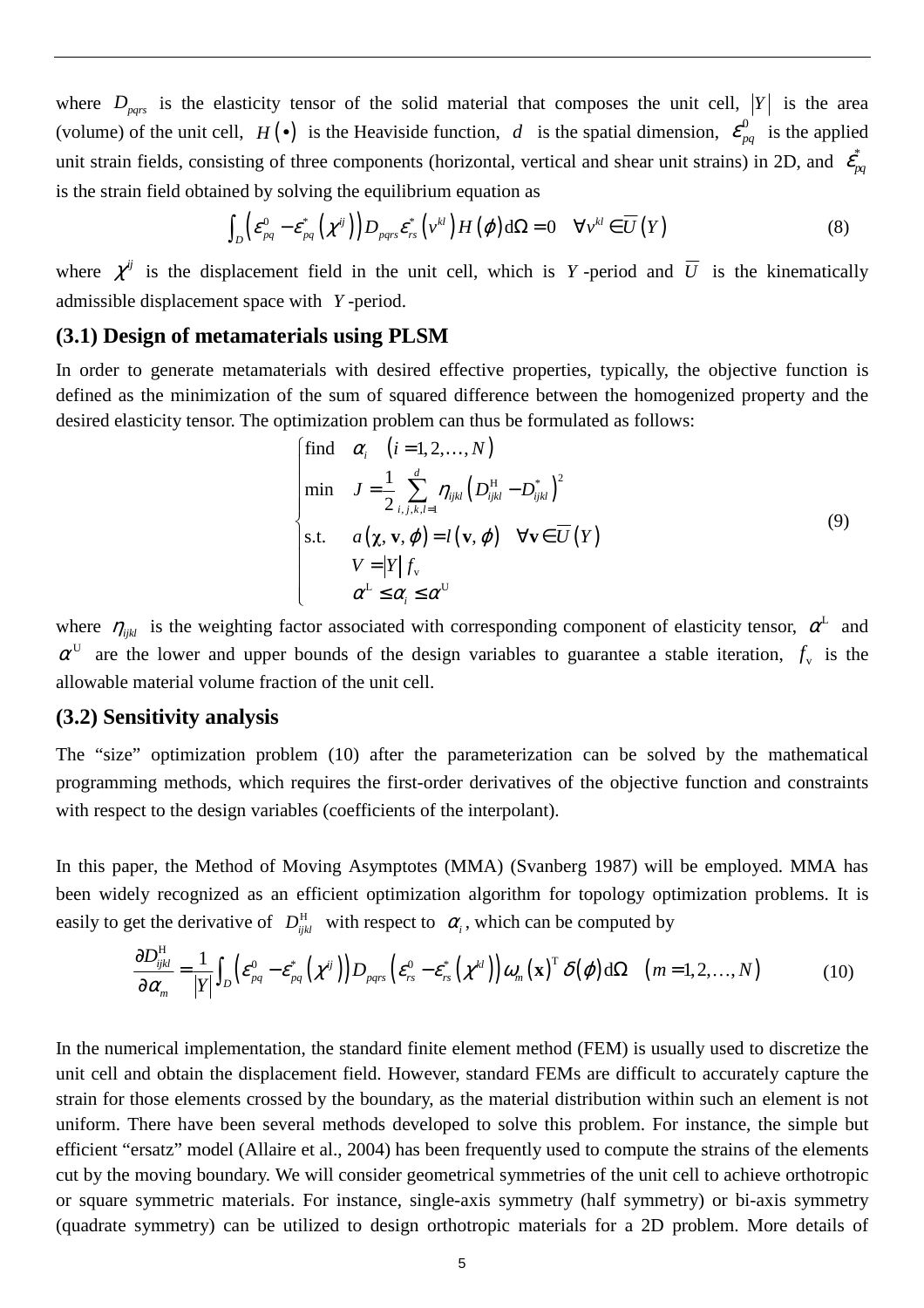applying the symmetric boundary conditions can be found in (Sigmund 1994, 1996).

For simplicity but without losing any generality, this paper focuses on the design of metamaterials subject to the plane stress condition. By following the scheme in (Sigmund 1994, 1996), the elasticity tensor can be written in the following matrix form:

$$
[D] = \begin{bmatrix} D_{1111} & D_{1122} & 0 \\ D_{1122} & D_{2222} & 0 \\ 0 & 0 & D_{1212} \end{bmatrix} = \frac{E}{1 - \mu^2} \begin{bmatrix} 1 & \mu & 0 \\ \mu & 1 & 0 \\ 0 & 0 & G \end{bmatrix}
$$
, where  $G = \frac{E}{2(1 + \mu)}$  (11)

where *E* is the Young's modulus,  $\mu$  is Poisson's ratio and *D* is the matrix form of the elasticity tensor.

### **4. Numerical Examples**

In this section, typical numerical examples are presented to demonstrate the effectiveness of the proposed method for the design of auxetic metamaterials. All the optimal results are limited to plane orthotropic materials, by making use of their geometric symmetries. However, it is straightforward to extend the present method to design other anisotropic and orthotropic materials. All numerical cases are performed without applying the re-initiations and the velocity extension. In all the examples, the Young's moduli for the solid material and void phase are  $E^s = 0.91$  and  $E^v = 0.001$ , respectively, both with the same Poisson's ratio  $\mu$  = 0.3. The unit cell is discretized by four-node square elements (Q4) with unit edge length, and each element contains 4×4 Gauss points. To obtain the materials with extreme Poisson's ratio  $\mu = -1$ , the optimization is performed from different initial guesses, weighting factors, geometric symmetries and volume fractions. Here, the total numbers of the elements used to discretize the unit cell are  $40\times 40$  for the cases 1 and 2,  $60 \times 60$  for the case 3 and  $80 \times 80$  for the case 4.

The optimal solutions for different cases are given in Fig. 4, and the corresponding effective matrices for the optimal designs are from -0.791 to -0.857. It can be seen that these different cases generate different topological shapes of the unit cell. This is reasonable as all the solutions exhibit negative Poisson's ratios. However, the Poisson's ratios of these optimal results do not reach  $\mu = -1$ .

| <b>Initial design</b> | Optimal design of unit cell | Repetitive unit cells |
|-----------------------|-----------------------------|-----------------------|
|                       |                             |                       |
| Case 1                |                             |                       |
|                       |                             |                       |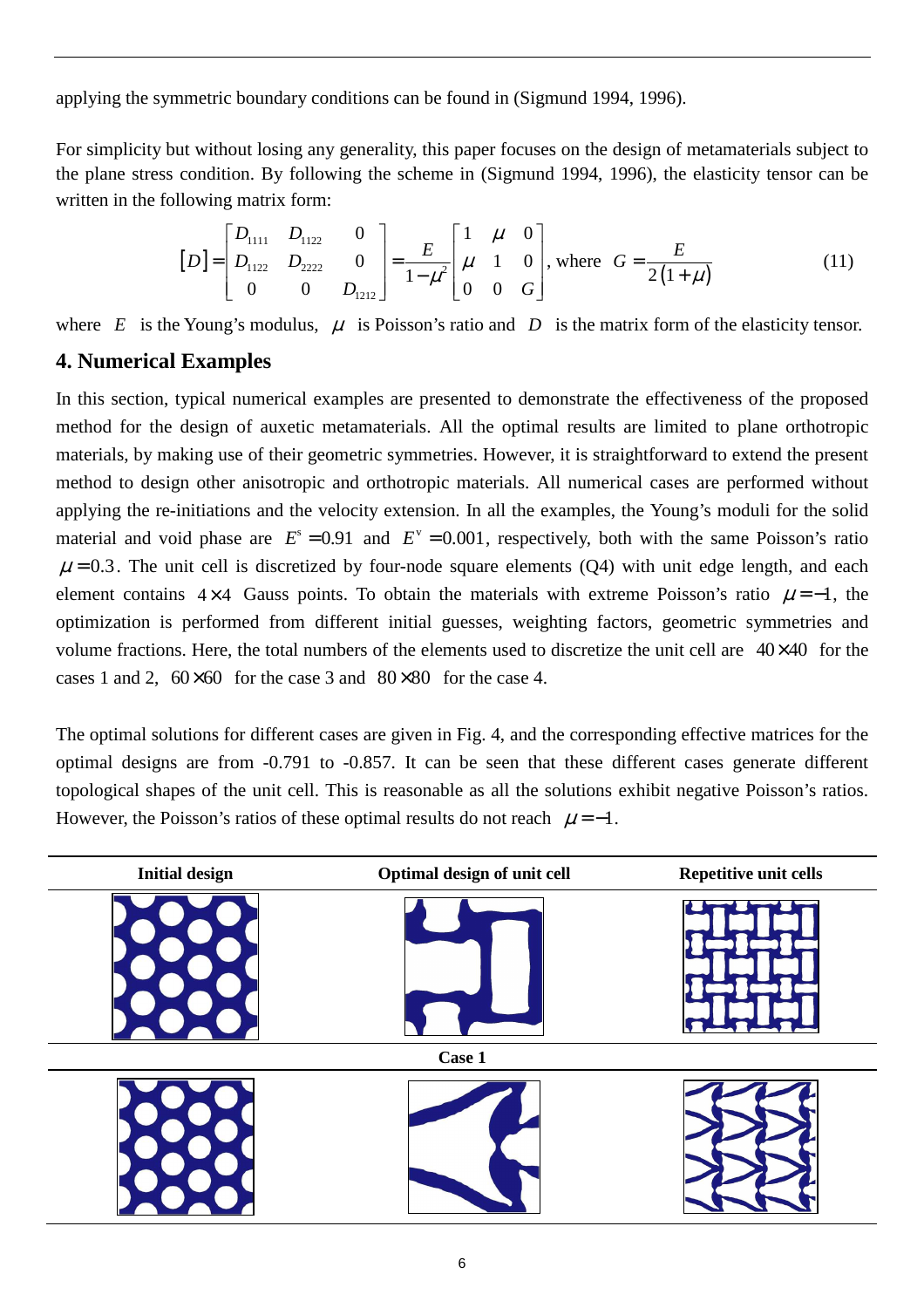

Fig. 4. Initial designs, optimal designs of unit cell, and  $3\times3$  repetitive array of unit cells, for different cases

From these numerical results, we can carefully come to the conclusion that the metamaterials with Poisson's ratio -1 are hard to be obtained, if the topology optimization of continuum structures is used (Bendsøe and Sigmund 2003). This is consistent with the similar observations reported in the relevant literatures (Sigmund 1994, 2000; Sigmund and Torquato 1996). The effective properties of auxetic metamaterials are not only determined by the geometry (e.g. shape and topology) of the internal structure of the unit cell, but also dependent on the way the internal structure deforms when the unit cell is loaded.

As a result, if the bounds of extreme negative Poisson's ratios are expected, it is necessary to let the design generate rotating rigid mechanisms locally. However, the topology optimization is typically tailored as a specific method for continuum structures, and it generally does not allow the generation of rigid-link mechanisms to enable the rotating deformation. Hence, it is difficult to create auxetic metamaterials that can exactly reach the extreme bounds by using the continuum topology optimization formulation. However, the proposed method has provided a systematic design method for the creation of a range of new auxetic metamaterials.

# **5. Conclusions**

This paper proposes a new topological shape optimization method for the design of elastic metamaterials, by systematically integrating the numerical homogenization approach with a level set method that is a more effective and efficient. In the method, the effective material properties are obtained by using the homogenization method, and the shape and topology changes of the unit cell are achieved by using the PLSM. In this setting, the proposed method can not only well retain the merits but also avoid numerical issues in the conventional LSMs. Several numerical examples have been applied to showcase the potential of the proposed method in the design of metamaterials.

# **Acknowledgements**

This research is supported by the Chancellor's Research Fellowship, University of Technology, Sydney (2032063), and the National Natural-Science-Foundation of China (11072047).